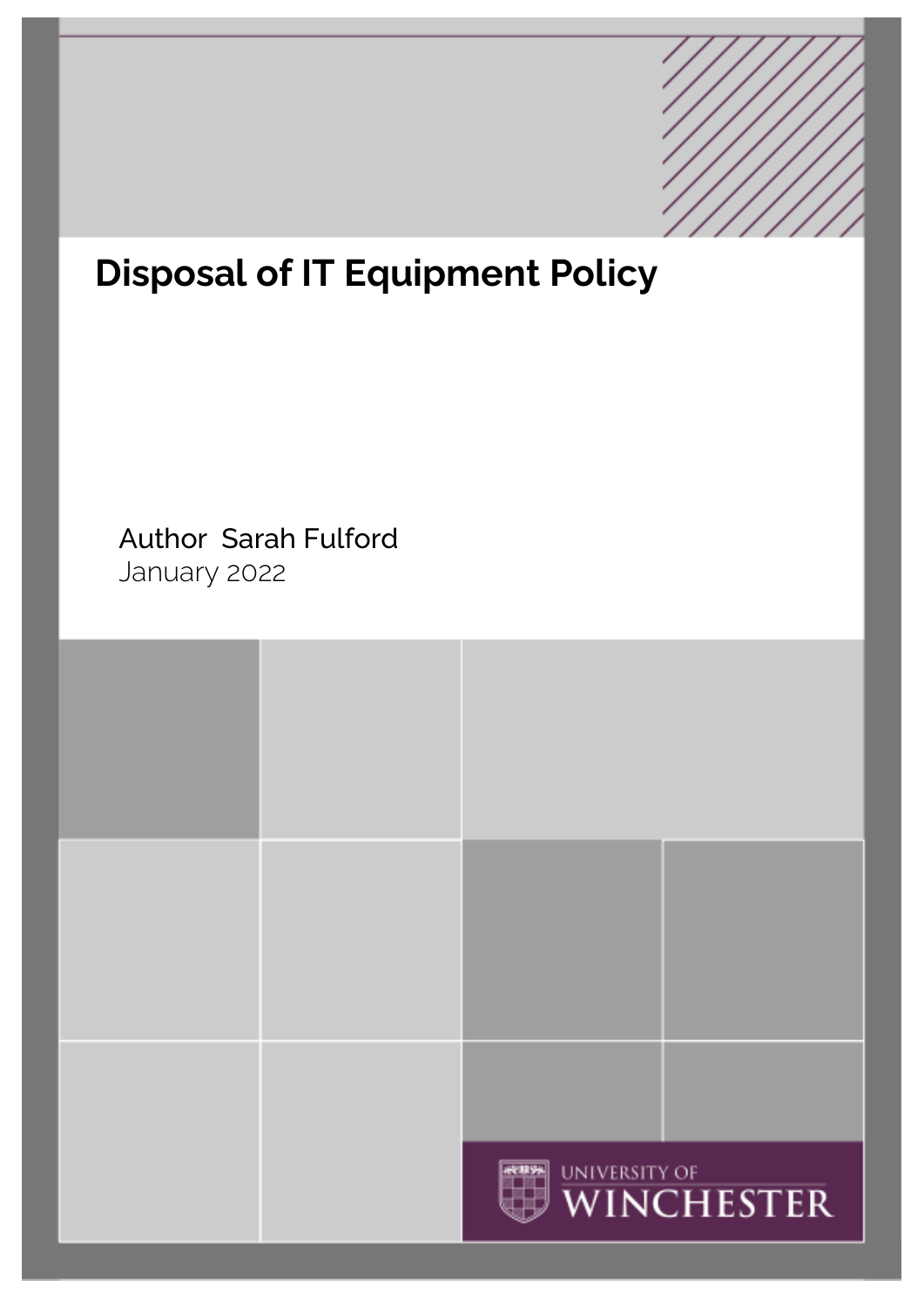| Document Title:                                                                                                                                                                                  | Disposal of IT Equipment Policy                                                                  |
|--------------------------------------------------------------------------------------------------------------------------------------------------------------------------------------------------|--------------------------------------------------------------------------------------------------|
| Document Author:                                                                                                                                                                                 | Sarah Fulford                                                                                    |
| <b>Responsible Person and Department:</b>                                                                                                                                                        | Fiona Greig, Knowledge & Digital Services                                                        |
| <b>Approving Body:</b>                                                                                                                                                                           | <b>UMG</b><br>Senate                                                                             |
| Date of Approval:                                                                                                                                                                                |                                                                                                  |
| Date Effective From:                                                                                                                                                                             | January 2022                                                                                     |
| <b>Review Date:</b>                                                                                                                                                                              | <b>July 2025</b>                                                                                 |
| Indicate whether the document is for<br>public access or internal access only<br>Indicate whether<br>the document<br>applies to collaborative provision?<br>(Strikethrough text, as appropriate) | <b>Public Access</b><br><b>Internal Access Only</b><br><b>Applies to Collaborative Provision</b> |
| <b>Summary:</b> This Policy covers the process covering the safe and legal disposal of any University-owned                                                                                      |                                                                                                  |

information technology (IT) equipment. This Policy is closely aligned to the Waste Management Policy and does not in any way replace thiatpolicy.

#### **1. INTRODUCTION**

This Policy has been authored in liaison with Estates and Facilities Management (EFS) to enhance the Waste Management Policy and to provide clarity on the correct process for the control and disposal of University IT assets.

#### **2. POLICY STATEMENT**

The University purchases a wide range of IT equipment from phones to servers; every item that is purchased by the University must be accounted for by the end user, their Faculty or Professional Service Department or by Knowledge and Digital Services. During the useful life of the products, IT are responsible only for assisting with warranty claims or facilitating repairs, where appropriate.

However, at the end of the products' useful life, IT Services undertake the safe and correct disposal of equipment that has been purchased by Knowledge and Digital Services on behalf of the University.

This is so that we can:

- Take all reasonable steps to avoid products being disposed of incorrectly
- Protect stored data by ensuring complete data destruction